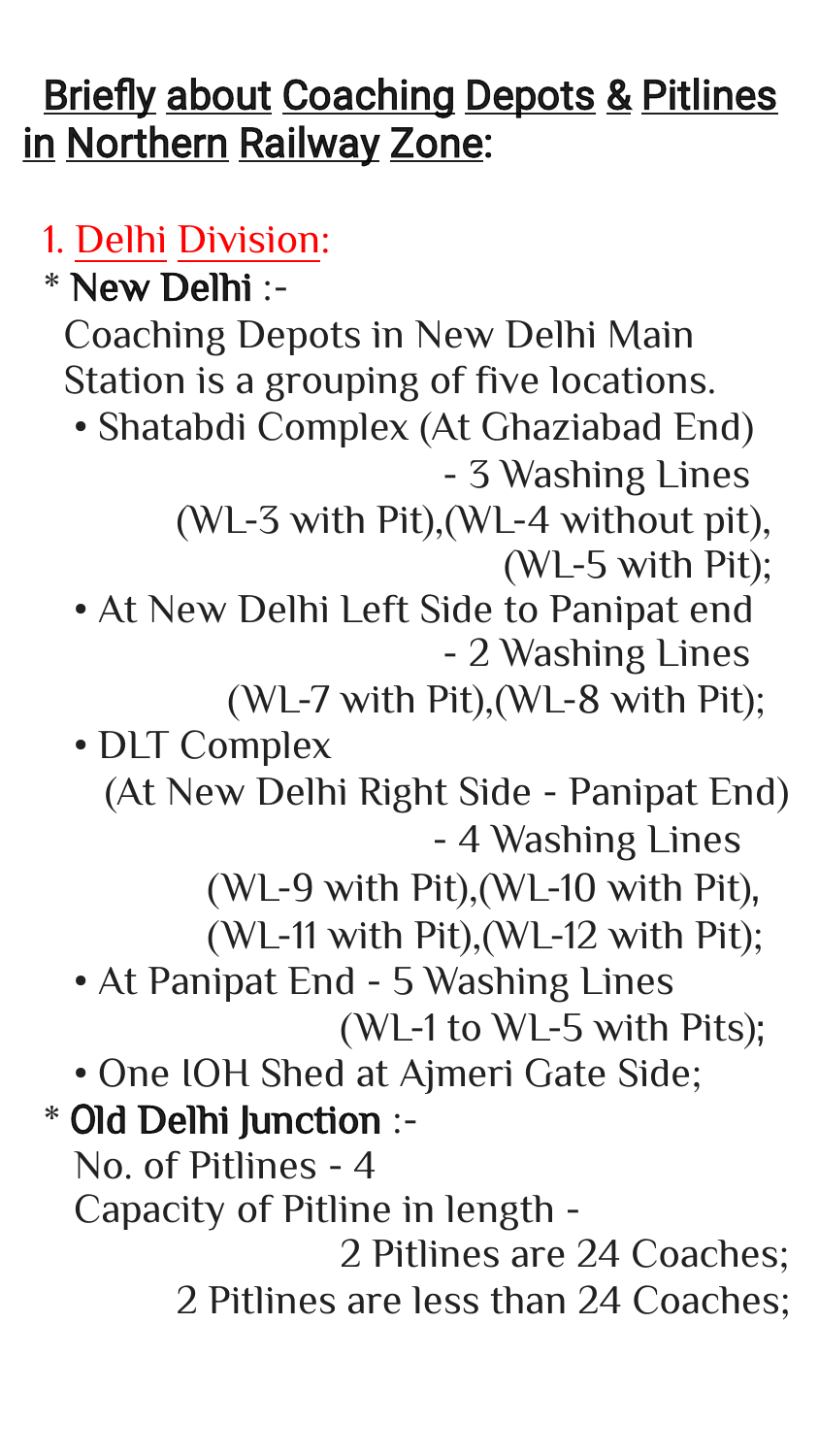\* Hazrat Nizamuddin :- No. of Pitlines - 6 Capacity of Pitline in length - (26, 26 22, 22, 22, 26) Coaches; \* Delhi Sarai Rohilla :- No. of Pitlines - 5 \* Anand Vihar Terminal :- No. of Pitlines - 5 \* Shakur Basti :- No. of Pitlines - 2  $*$  lind :- No. of Pitlines - 1 \* Panipat :- No. of Pitlines - 1 \* Meerut City :- No. of Pitlines - 1 \* Rohtak :- No. of Pitlines - 1 Note:- Pitline at Rohtak is acts as a Stabling cum Examination line

- 2. Ambala Division:
- \* Ambala Cantt. :-
	- No. of Pitlines 2
- \* Saharanpur Coaching Depot
- \* Chandigarh :-
	- No. of Pitlines 2
- \* Kalka Coaching Depot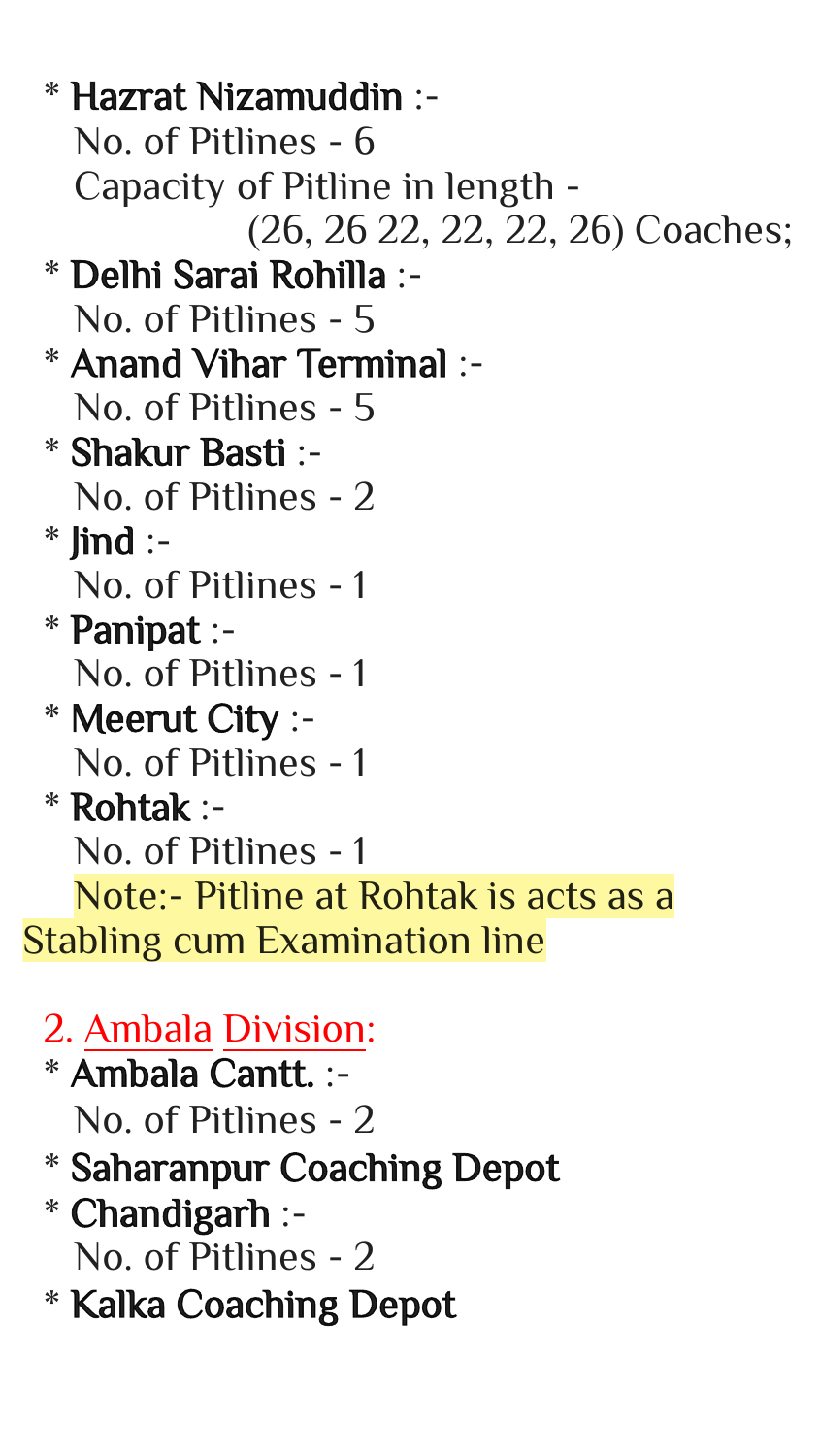- \* Shimla NG Coaching Depot
- \* Nangal Dam :- No. of Pitlines - 1 \* Bathinda :-
- No. of Pitlines 2
- 3. Firozpur Division:
- \* Jammu Tawi :- No. of Pitlines - 3 Capacity of Pitline in length -
	- (24, 24, 24) Coaches;
- \* Amritsar :-
	- No. of Pitlines 5
		- Capacity of Pitline in length
			- 2 Pitlines are 24 Coaches; 3 Pitlines are less than 24 Coaches;
- \* Katra (SVDK) :-
	- No. of Pitlines 3
- \* Firozpur Cantt. :-
- No. of Pitlines 2
- \* Pathankot Coaching Depot
- \* Udhampur Coaching Depot \* Ludhiana Coaching Depot \* Jalandhar City Coaching Depot \* Joginder Nagar NG Coaching Depot \* Baijnath Paprola NG Coaching Depot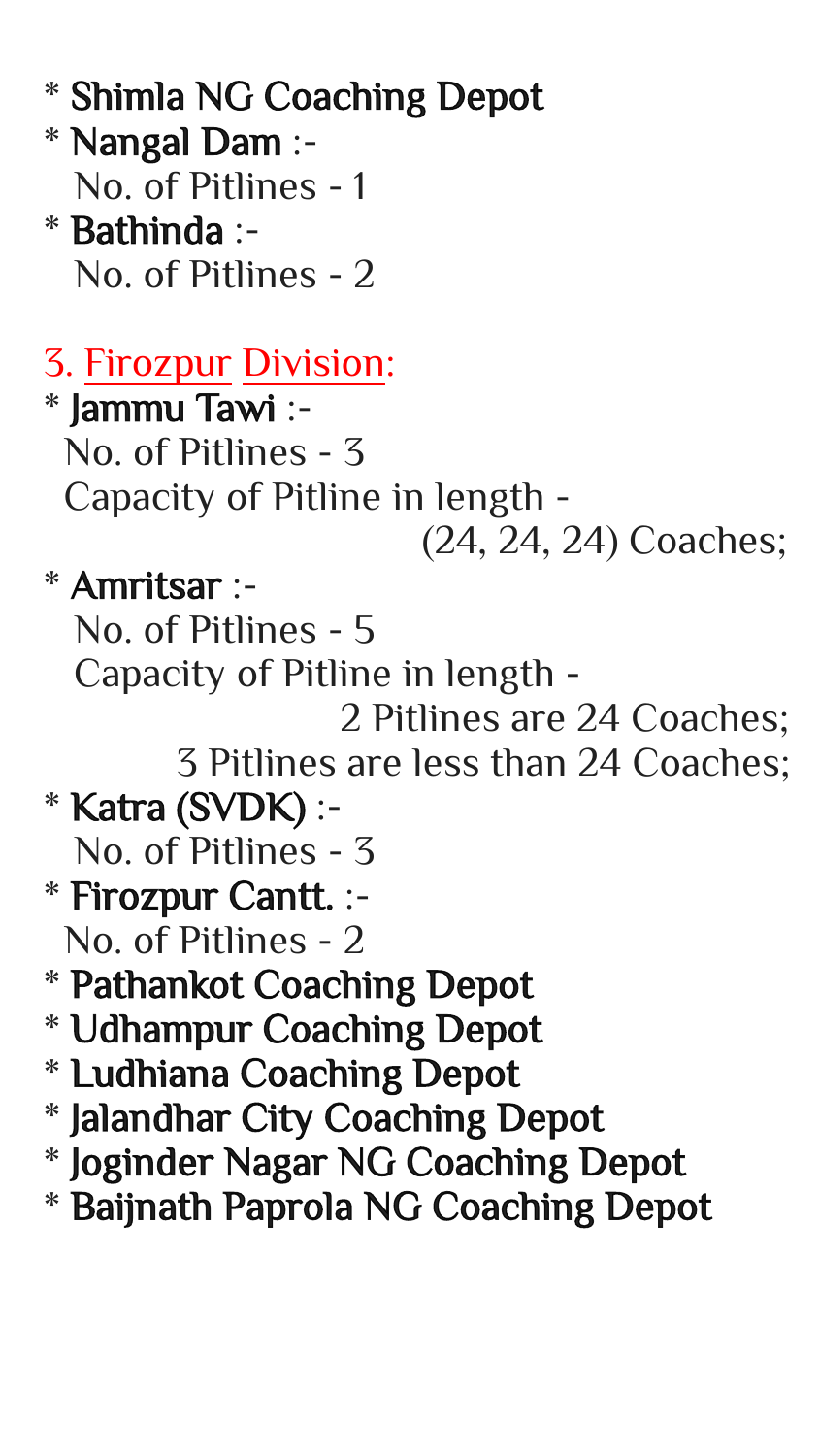- 4. Lucknow Charbagh NR Division:
- \* Lucknow Charbagh NR :- No. of Pitlines - 5 Capacity of Pitline in length -
	- (26, 18, 17, 15, 12) Coaches;
- \* Varanasi :-
	- No. of Pitlines 4
- \* Faizabad :- No. of Pitlines - 2
- \* Sultanpur :- No. of Pitlines - 2
- \* Rae Bareli :- No. of Pitlines - 1
- \* Prayag Ghat :- No. of Pitlines - 3
- \* Jaunpur :- No. of Pitlines - 1
- \* Pratapgarh Coaching Depot
- 5. Moradabad Division: \* Dehra Dun Coaching Depot \* Haridwar Coaching Depot \* Bareilly NR Coaching Depot \* Moradabad :- No. of Pitlines - 2 \* Balamau :- No. of Pitlines - 1 \* Shahjahanpur :- No. of Pitlines - 1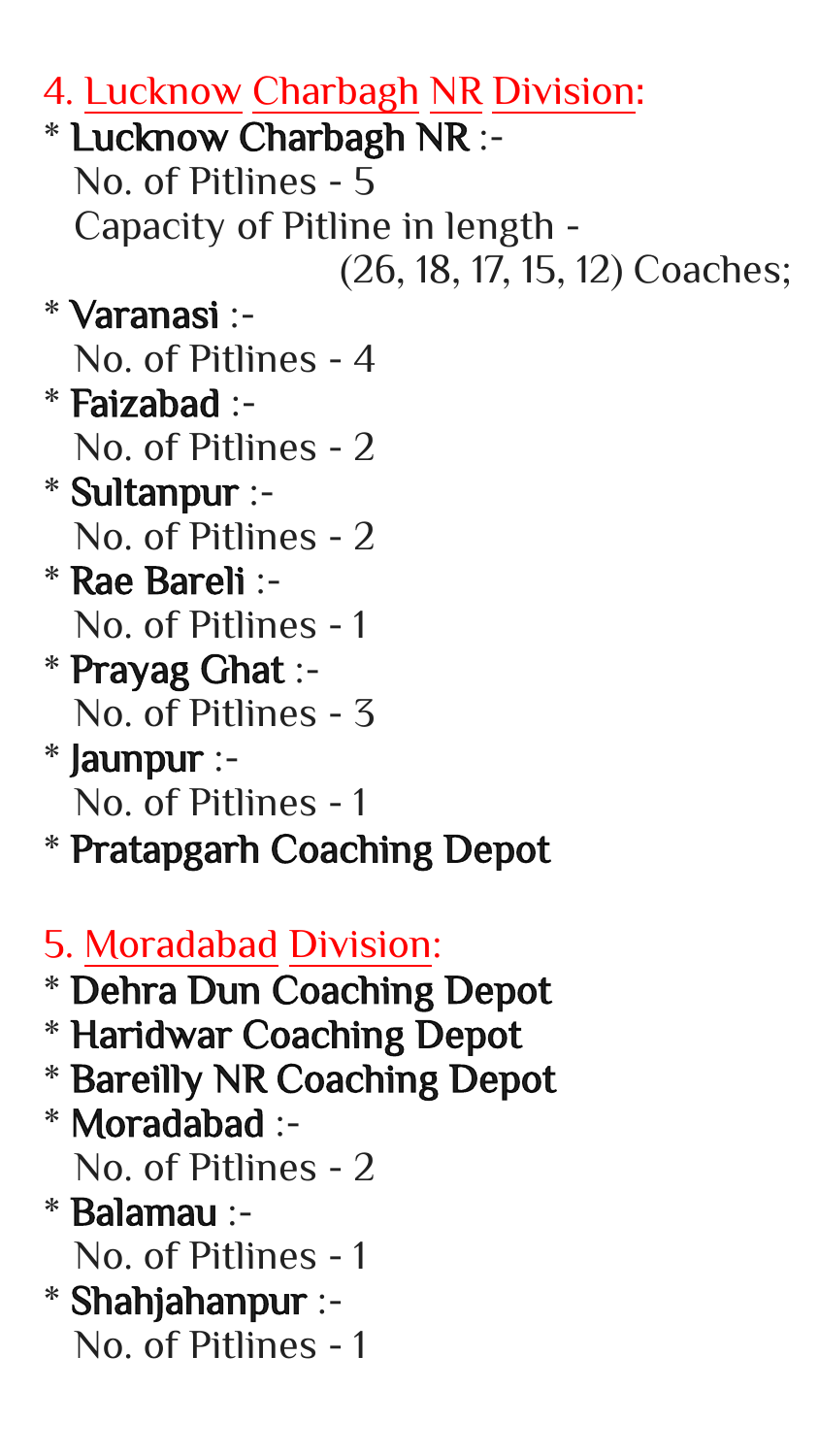\* Najibabad Coaching Depot

## PREPARED BY K. SHIVA MANIKANTA

 "With the inspiration from Respected Jayashree Madam"

Source: indianrailways.gov.in & Indian Rail Info